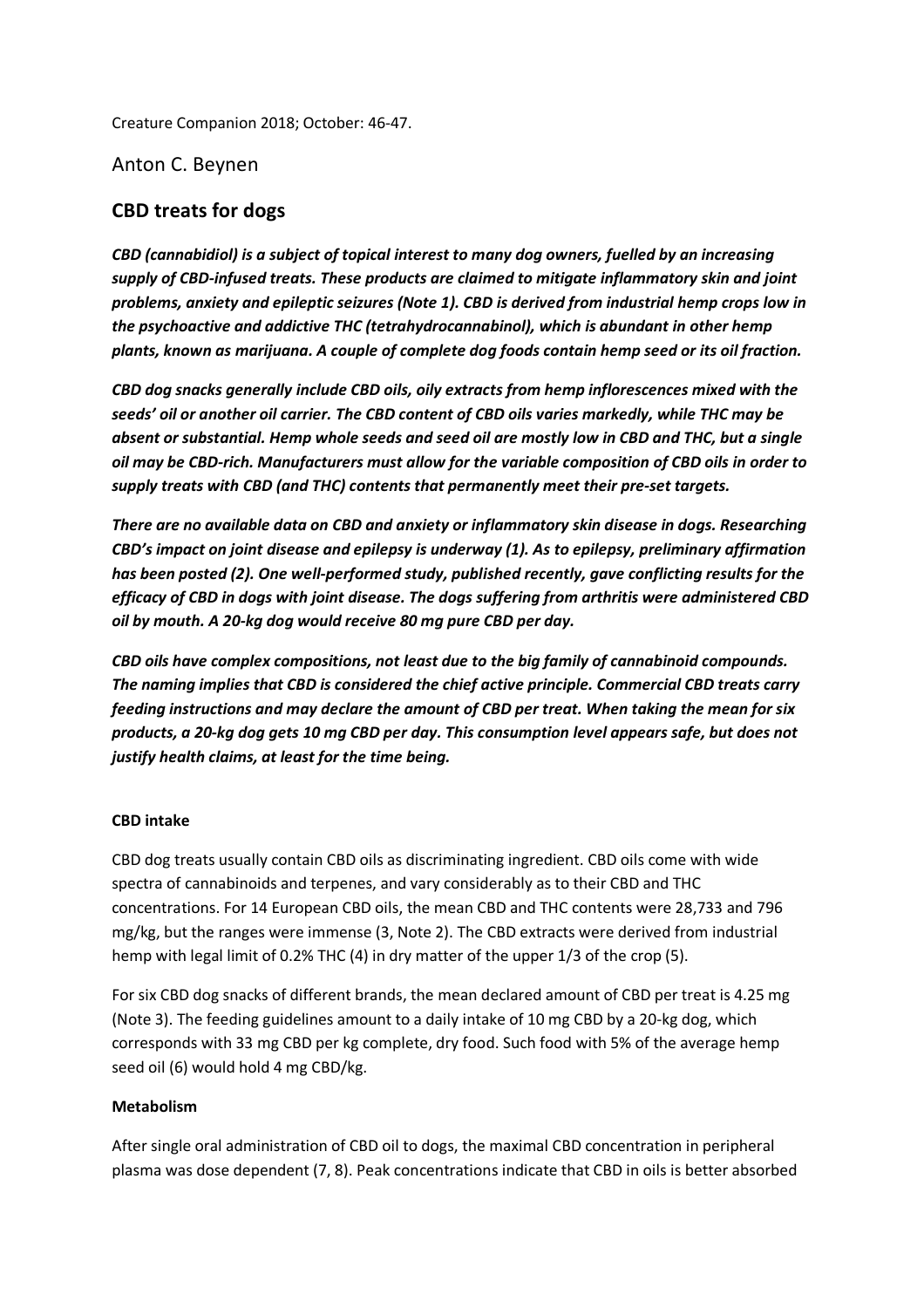(7-9) than in raw material form (10). Percent intestinal absorption is unknown. Daily administration of 50 and 200 mg CBD in a 20-kg dog, sustains plasma CBD at about 50 and 200 ng/ml (8, 11).

The dog (hepatically) transforms intravenously injected CBD into a wide array of metabolites, including hydroxylation followed by glucosylation (12-16). Less than 2% of the dose was excreted in urine as total metabolites (12). Apparently, CBD's major elimination route is fecal excretion via biliary secretion, as for THC (17). Daily intake of CBD and THC probably leads to steady-state concentrations of these cannabinoids and their metabolites in tissues (cf. 18, 19).

# **Toxicity**

No negative health effects were observed in dogs orally given CBD oil for 4 to 6 weeks, matching 4 or 20 mg CBD/kg body weight per day (7, 8). However, a mixture containing 20 mg each of CBD and THC might be harmful (11). Dogs treated orally with a single THC dose of 66 to 3000 mg/kg developed convulsions, but recovered within 24 hours (20). Likewise, cases of marijuana toxicosis in dogs generally are nonfatal (21, 22).

## **Cannabinoid receptors**

Studies with synthetic analogs of THC have identified two receptors that are part of a complex and puzzling bodily system. The CB1 and CB2 receptors are predominantly located in the nervous and immune system, respectively. Receptor up-regulation was found in canine degenerative myelopathy (23) and atopic dermatitis (24).

Arachidonoyl ethanolamine (AEA) and 2-arachidonoyl glycerol (2-AG) are endogenous ligands. THC is agonist at both CB receptors. CBD may bind to CB2 and activate CB1 through inhibition of AEA catabolism. Conceivably, CB1 and CB2 signal anti-epileptic and anti-inflammatory activity.

### **Atopic dermatitis**

Data are lacking on CBD in canine atopic dermatitis. Oral palmityl ethanolamine, an endocannabinoid, reduced the inflammatory response in *Ascaris* hypersensitive dogs (25).

### **Osteoarthritis**

One study, with double-blinded, placebo-controlled, cross-over design, addressed CBD in canine osteoarthritis (7). Oral treatment with CBD oil for four weeks (2 mg CBD/kg body weight every 12 hours) did not affect veterinarian-assessed lameness and weight bearing, but improved ownerperceived activity. 2-AG levels were higher in synovial fluid of arthritic dog knees compared with their contralateral joints (26).

### **Epilepsy**

Unrelated to direct effects at CB1, CBD acts as anti-convulsant in animal models of induced epilepsy (27, 28). A pilot study shows that CBD might mitigate naturally occurring epilepsy in dogs (2).

### **Note 1**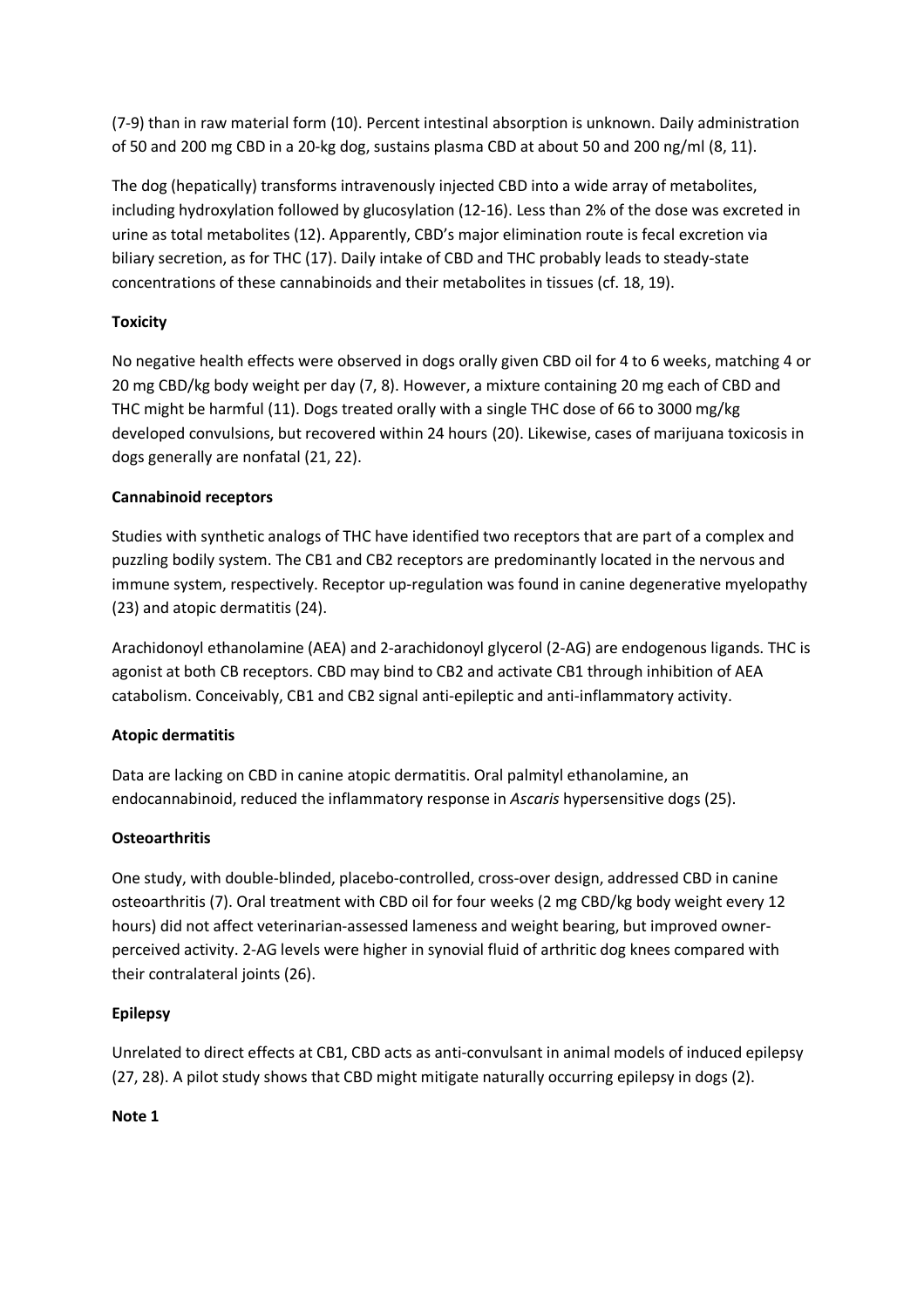The health claims for CBD treats, or rather medical claims, match the reasons for which dog owners purchase various types of hemp products. Owners commonly use the products for anxiety, osteoarthritis or epilepsy in their pets, mostly diagnosed earlier by a veterinarian (29, 30).

#### **Note 2**

| Ref | Product               | n  | CBD, mg/kg |                | THC, mg/kg |              |
|-----|-----------------------|----|------------|----------------|------------|--------------|
|     |                       |    | Mean       | Range          | Mean       | Range        |
| 3   | CBD oil*              | 14 | 28,773     | 1,875 - 48,879 | 796        | nd - 3,546   |
| 6   | Hemp seed oil^≈       | 13 | 86         | nd - 1,056     | 0.3        | nd - 1.8     |
| 31  | $^{\prime\prime}$     | 5  | ${}_{0.1}$ |                | ${}_{0.1}$ |              |
| 32  | $^{\prime}$           | 3  | 11         | $3 - 23$       | 6          | $1 - 12$     |
| 31  | Hemp seed $\approx$   | 5  | nd         |                | 0.3        | $0.2 - 0.4V$ |
| 32  | $^{\prime\prime}$     | 4  | 10         | $0.5 - 34$     | 1.5        | $1 - 3$      |
| 33  | Galenic preparations# | 3  | 2,644      | nd - 4,901     | 4,378      | 457 - 9,376  |

*Analysed CBD and THC concentrations in CBD-containing products* 

Different analytical methods were used, but all based on mass spectrometry following a specific chromatographic separation technique.

\*Commercial formulations comprising an extract from inflorescences of industrial hemp varieties and a carrier in the form of hemp-seed oil, olive oil or MCT (medium-chain triglycerides) oil. The CBD-rich extracts are commonly obtained by supercritical  $CO<sub>2</sub>$  extraction (Note 3). ^ After removal of the bracts, the seeds are squashed or macerated and then subjected to cold pressing to obtain the oil. # By way of comparison, analysed compositions of galenic preparations for human use are given. The data refer to mixtures of 1 g commercial cannabis preparation in 10 ml of olive oil, simulating pharmacist-prepared tinctures on medical prescription. √Range reflects mean ± 3xSD.

≈ Hemp seed (oil) does not contain intrinsic cannabinoids, but contact with resin from inflorescence and bracts left behind cause the presence CBD. In addition, decarboxylation of CBDA (cannabidiolic acid) during processing and storage leads to formation of CBD (6).

### **Note 3**

*Amount of CBD per treat (mg) and daily number of treats (no.) to be administered to a 20-kg dog according to the labels of commercial CBD dog treats*

| <b>Brand</b>                                                                                                        | Product                           | mg  | no. | CBD-providing ingredient               |  |  |  |
|---------------------------------------------------------------------------------------------------------------------|-----------------------------------|-----|-----|----------------------------------------|--|--|--|
| Pharma Hemp                                                                                                         | <b>CBD Bacon Dog Biscuits</b>     | 4   | 1.5 | Hemp CBD oil                           |  |  |  |
| <b>Purity Petibles</b>                                                                                              | Hemp Pet Chew                     | 5   |     | CBD hemp oil                           |  |  |  |
| <b>RxCBD</b>                                                                                                        | <b>Big Dog Treats</b>             | 5   |     | CO <sub>2</sub> extracted CBD hemp oil |  |  |  |
| Pet Releaf                                                                                                          | Edibites Peanut Butter Banana     | 1.5 | 3   | Full spectrum cannabinoids             |  |  |  |
| <b>Honest Paws</b>                                                                                                  | <b>Calming CBD Dog Treats</b>     |     |     | Full spectrum CBD oil                  |  |  |  |
| HolistaPet                                                                                                          | <b>CBD Dog Treats Green Apple</b> | 5   | 4   | Pure CO <sub>2</sub> extracted CBD oil |  |  |  |
| $\mathcal{L}$ and $\mathcal{L}$ is the contract of $\mathcal{L}$ and $\mathcal{L}$ is the contract of $\mathcal{L}$ |                                   |     |     |                                        |  |  |  |

mg = mg CBD/treat; no. = daily number of treats for a 20-kg dog

Supercritical carbon dioxide is liquid  $CO<sub>2</sub>$  that is formed above its critical temperature and pressure. By controlling temperature and pressure, the  $CO<sub>2</sub>$  becomes a solvent that specifically extracts the lipophilic cannabinoids from hemp material.  $CO<sub>2</sub>$  extraction is relatively clean and efficient.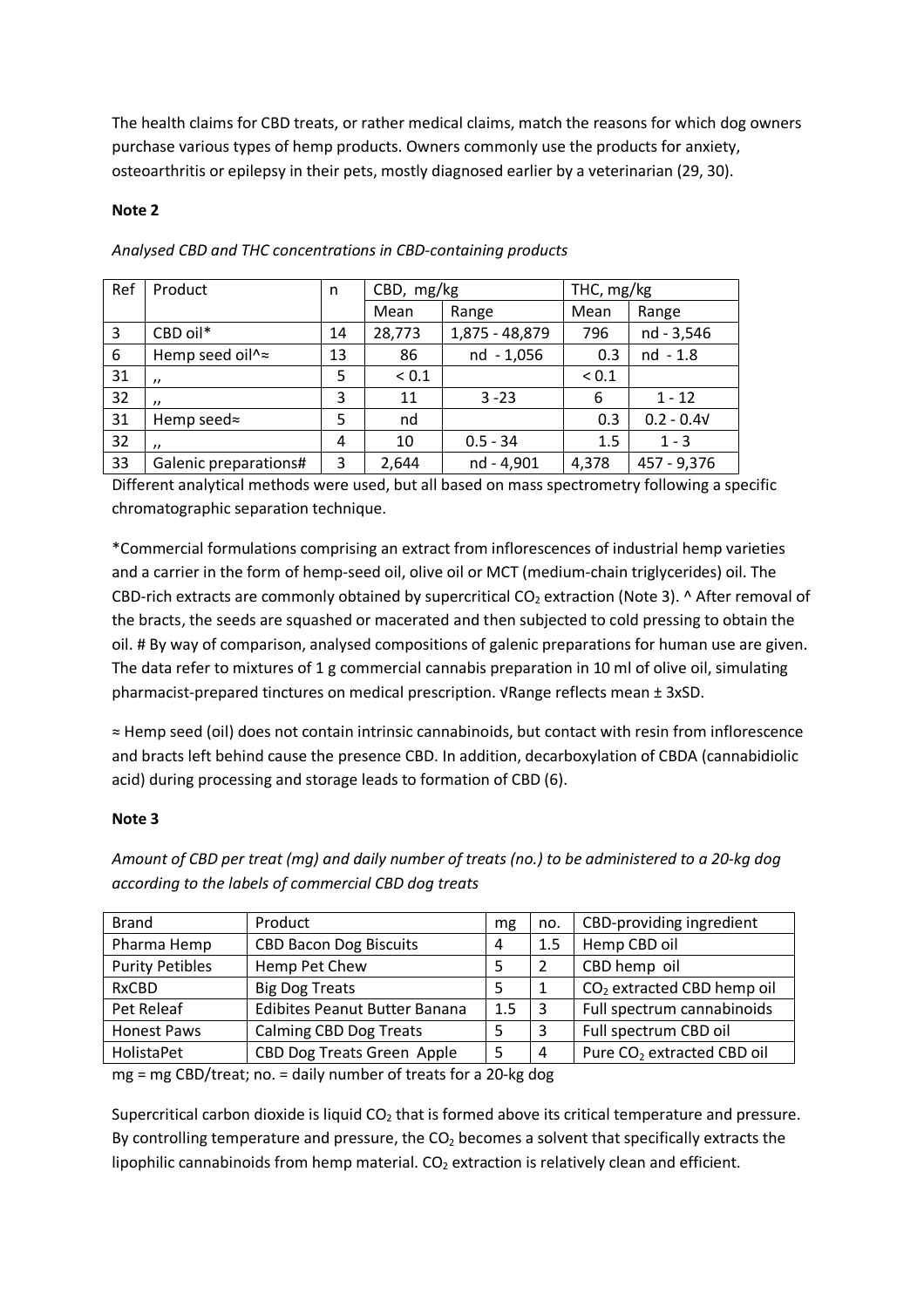In the US, CBD products cannot be sold legally as dietary supplement for either human or animal use. Nevertheless, many CBD products are available. Moreover, a high proportion of these products did not contain the levels of CBD they claimed (34).

#### **Note 4**

CBD treats for cats are available in the marketplace, but less ubiquitous than those for dogs. Cat owners generally use hemp products for a veterinarian-diagnosed condition, most commonly cancer, anxiety and arthritis (29). US veterinarians rarely prescribe cannabidiol-containing products for cats with chronic musculoskeletal pain due to osteoarthritis (35). In cerebral arterial smooth muscle cells of cats, the CB1 receptor has been identified (36). In a non-controlled pilot study, oral administration of a synthetic analogue of palmitoyl ethanolamide improved pruritis and erythema in cats with eosinophilic skin disease (37).

### **Literature**

1. Betts T. CSU's Veterinary Teaching Hospital researches cannabinoid use to treat canine diseases. The Rocky Mountain Collegian, December 7, 2017. https://collegian.com/2017/12/csus-veterinaryteaching-hospital-researches-cannabinoid-use-to-treat-canine-diseases/

2. Guiden M. Preliminary data from CBD clinical trials "promising". Colorado State University. News from the College of Veterinary Medicine and Biomedical Sciences. July 19, 2018. https://cvmbs.source.colostate.edu/preliminary-data-from-cbd-clinical-trials-promising/

3. Pavlovic R, Nenna G, Calvi L, Panseri S, Borgonovo G, Giupponi L, Cannazza G, Giorgi A. Quality traits of "cannabidiol oils": cannabinoids content, terpene fingerprint and oxidation stability of European commercially available preparations. Molecules 2018; 23: 1230. doi: 10.3390/molecules23051230

4. Regulation (EU) No 1307/2013 of the European Parliament and of the Council of 17 december 2013 etablishing rules for direct payment of farmers under support schemes within the framework of the common agricultural policy and repealing Council Regulation (EC) No 637/2008 and Council Regulation (EC) No 73/2009

5. Press release: Proposing guideline values for THC levels on hemp food. http://eiha.org/document/proposing-guidance-values-for-thc-levels-in-hemp-food/

6. Citti C, Pacchetti B, Vandelli MA, Forni F, Cannazza G. Analysis of cannabinoids in commercial hemp seed oil and decarboxylation kinetics studies of cannabidiolic acid (CBDA). J Pharm Biomed Anal 2017. doi: 10.1016/j.jpba.2017.11.044

7. Gamble L-J, Boesch JM, Frye CW, Schwark WS, Mann S, Wolfe L, Brown H, Berthelsen ES, Wakshlag JJ. Pharmacokinetics, safety, and clinical efficacy of cannabidiol treatment in osteoarthritic dogs. Frontiers Vet Sci 2018; 5: Article 165. doi: 10.3389/fvets.2018.00165

8. Bartner LR, McGrath S, Rao S, Hyatt LK, Wittenburg LA. Pharmacokinetics of cannabidiol administered by three delivery methods at 2 different dosages to healthy dogs. Can J Vet Res 2018; 82: 178-183.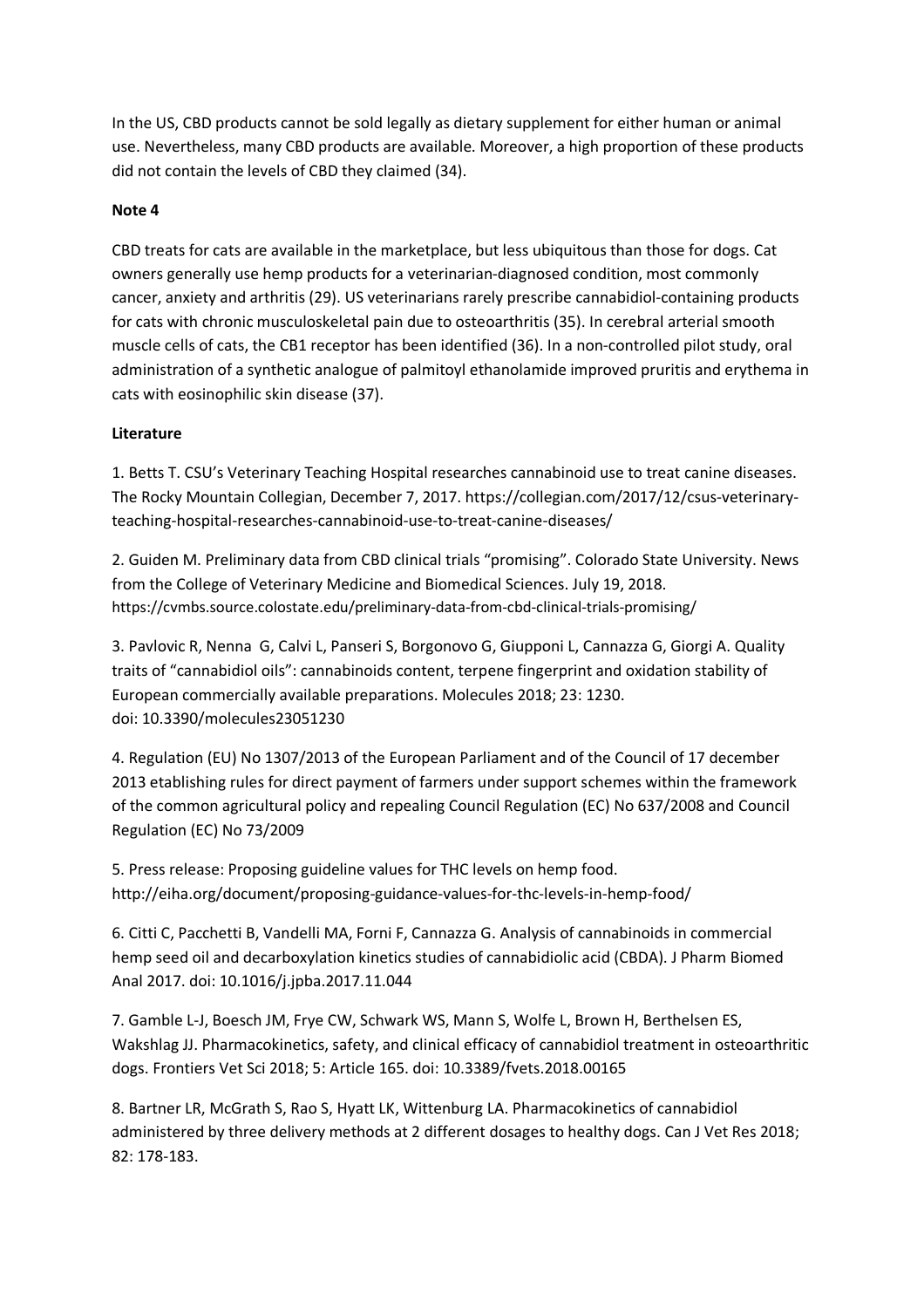9. Rotolo MC, Graziano S, Pellegrini M, Corlazzoli D, Antinori L, Porcarelli L, Pichini S. Simple and fast gas-chromatography mass spectrometry assay to assess delta 9-tetrahydrocannabinol and cannabidiol in dogs treated with medical cannabis for canine epilepsy. Curr Pharm Biotechnol 2017; 18: 821-827.

10. Samara E, Bialer M, Mechoulam R. Pharmacokinetics of cannabidiol in dogs. Drug Metab Dispos 1988; 16: 469-472.

11. Whalley BJ, Lin H, Bell L, Hill T, Patel A, Gray RA, Roberts CE, Devinsky O, Bazelot M, Williams CM, Stephens GJ. Species-specific susceptibility to cannabis-induced convulsions. Br J Pharmacol 2018 doi: 10.1111/bph.14165

12. Samara E, Bialer M, Harvey DJ. Pharmacokinetics of urinary metabolites of cannabidiol in the dog. Biopharm Drug Dispos 1990; 11: 785-795.

13. Samara E, Bialer M, Harvey DJ. Identification of glucose conjugates as major urinary metabolites of cannabidiol in the dog. Xenobiotica 1990; 20: 177-183.

14. Samara E, Bialer M, Harvey DJ. Identification of of urinary metabolites of cannabidiol in the dog. Drug Metab Dispos 1990; 18: 571-579.

15. Harvey DJ, Samara E, Mechoulam R. Urinary metabolites of cannabidiol in dog, rat and man and their identification by gas chromatography – mass spectrometry. J Chromatogr 1991; 562: 299-322.

16. Harvey DJ, Samara E, Mechoulam R. Comparative metabolism of cannabidiol in dog, rat and man. Pharmacol Biochem Behav 1991; 40: 523-532.

17. Garrett ER, Hunt CA. Pharmacokinetics of  $\Delta^9$ -tetrahydrocannabinol in dogs. J Pharm Sci 1977; 66: 395-407.

18. Martin BR, Dewey WL, Harris LS, Beckner JS. 3H-delta9-tetrahydrocannabinol tissue and subcellular distribution in the central nervous system and tissue distribution in peripheral organs of tolerant and nontolerant dogs. J Pharmacol Exp Ther 1976; 196: 128-144.

19. Martin BR, Dewey WL, Harris LS, Beckner JS. 3H-delta9-tetrahydrocannabinol distribution in pregnant dogs and their fetuses. Res Commun Chem Pathol Pharmacol 1977; 17: 457-470.

20. Thompson GR, Rosenkrantz H, Schaeppi UH, Braude MC. Comparison of acute oral toxicity of cannabinoids in rats, dogs and monkeys. Toxicol Appl Pharmacol 1973; 25: 363-372.

21. Janczyk P, Donaldson CW, Gwaltney S. Two hundred and thirteen cases of marijuana toxicoses in dogs. Vet Human Toxicol 2004; 46: 19-21.

22. Meola SD, Tearney CC, Haas SA, Hackett TB, Mazzaferro EM. Evaluation of trends in marijuana toxicosis in dogs living in a state with legalized marijuana: 125 dogs (2005-2010). J Vet Emerg Crit Care 2012; 22: 690-696.

23. Fernández-Trapero M, Espejo-Porras F, Rodríguez-Cueto C, Coates JR, Pérez-Díaz C, De Lago E, Fernández-Ruiz J. Up-regulation of CB2 receptors in reactive astrocytes in canine degenerative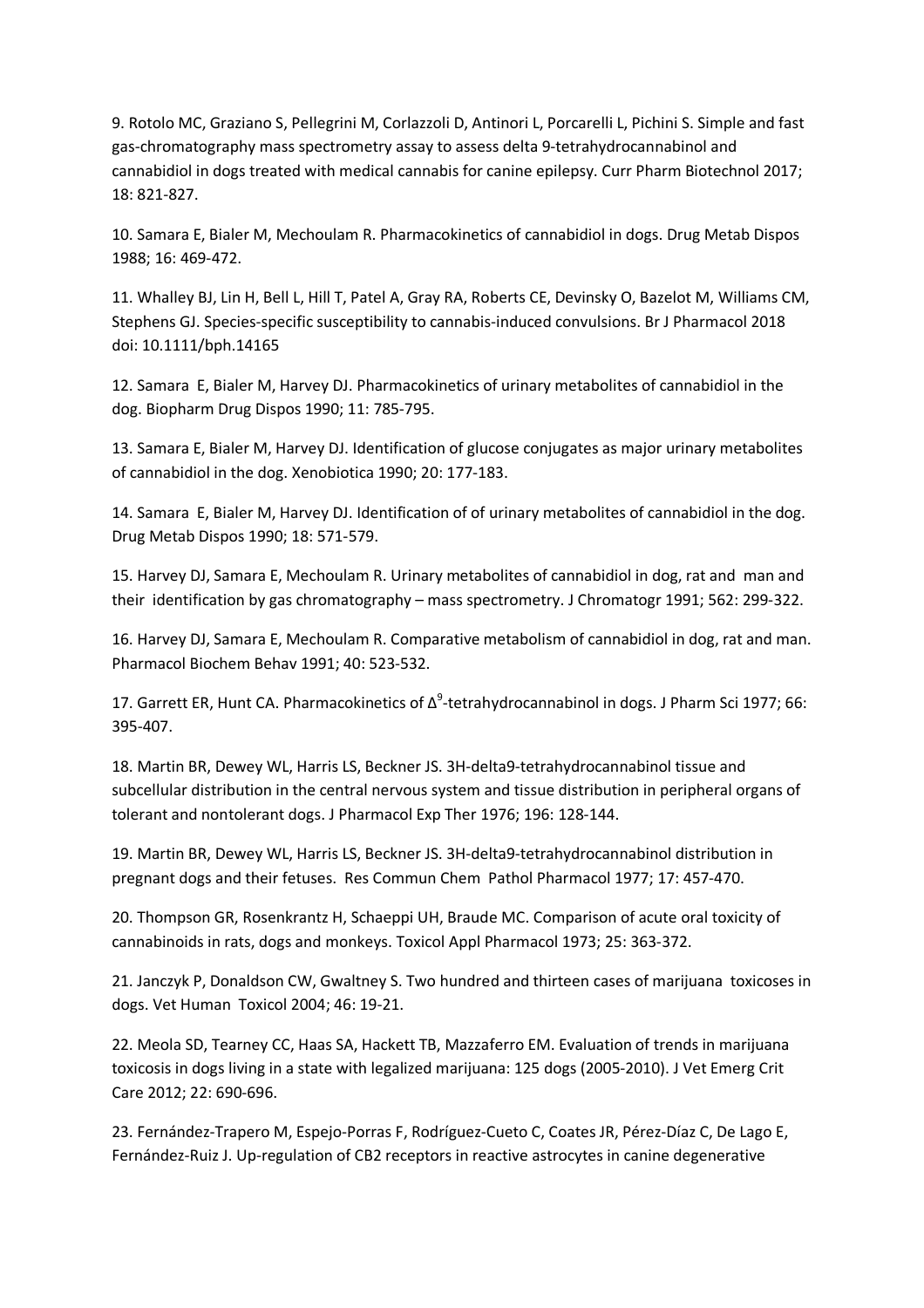myelopathy, a disease model of amytrophic lateral sclerosis. Dis Model Mech 2017; 10: 551-558. doi: 10.1242/dmm.028373

24. Campora L, Miragliotta V, Ricci E, Cristino L, Di Marzo V, Albanese F, Della Valle MF, Abramo F. Cannabinoid receptor type 1 and 2 expression in the skin of healthy dogs and dogs with atopic dermatitis. Am J Vet Res 2012; 73: 988-995.

25. Cerrato S, Brazis P, Della Valle MF, Miolo A, Petrosino S, Di Marzo V, Puigdemont A. Effects of palmitoylethanolamide on the cutaneous allergic inflammatory response in *Ascaris* hypersensitive Beagle dogs. Vet J 2012; 191: 377-382.

26. Valastro C, Campanile D, Marinaro M, Franchini D, Piscitelli F, Verde R, Di Marzo V, Di Bello A. Characterization of endocannabinoids and related acylethanolamides in the synovial fluid of dogs with osteoarthritis: a pilot study. BMC Vet Res 2017; 13: 309. DOI 10.1186/s12917-017-1245-7

27. Szaflarski JP, Bebin EM. Cannabis, cannabidiol, and epilepsy – From receptors to clinical response. Epilepsy Behav 2014 http://dx.doi.org/10.1016/j.yebeh.2014.08.135

28. Rosenberg EC, Tsien RW, Whalley BJ, Devinsky O. Cannabinoids and epilepsy. Neurotherapeutics 2015; 12: 747-768.

29. Kogan LR, Hellyer PW, Robinson NG. Consumers' perceptions of hemp products for animals. J Am Holistic Vet Med Assoc 2016; 42: 40-48.

30. Berk BA, Packer RMA, Law TH, Volk HA. Investigating owner use of dietary supplements in dogs with idiopathic epilepsy. Res Vet Sci 2018; 119: 276-284.

31. Pellegrini M, Marchei E, Pacifici R, Pichini S. A rapid and simple procedure for the determination of cannabinoids in hemp food products by gas chromatography-mass spectrometry. J Pharm Biomed Anal 2005; 36: 939-946.

32. Lachenmeier DW, Kroener L, Musshoff F, Madea B. Determination of cannabinoids in hemp food products by use of headspace solid-phase microextraction and gas chromatography-mass spectrometry. Anal Bioanal Chem 2004; 378: 183-189.

33. Carcieri C, Tomasello C, Simiele M, De Nicolò A, Avataneo V, Canzoneri L, Cusato J, Di Perri G, D'Avolio A. Cannabinoids concentration variability in cannabis olive oil galenic preparations. J Pharm Pharmacol 2018; 70: 143-149. doi: 10.1111/jphp.12845

34. AVMA Council on Biologic and Therapeutic Agents. Cannabis: what veterinarians need to know. January 2018.

35. Adrian DE, Rishniw M, Scherk M, Lascelles BDX. Prescribing practices of veterinarians in the treatment of chronic musculoskeletal pain in cats. J Feline Med Surg 2018; 1-12. doi: 10.1177/1098612X18787910

36. Gebremedhin D, Lange AR, Campbell WB, Hillard CJ, Harder DR. Cannabinoid CB1 receptor of cat cerebrial arterial muscle functions to inhibit L-type Ca<sup>2+</sup> channel current. Am J Physiol 1999; 276 (Heart Circ Physiol 45): H2085-H2093.